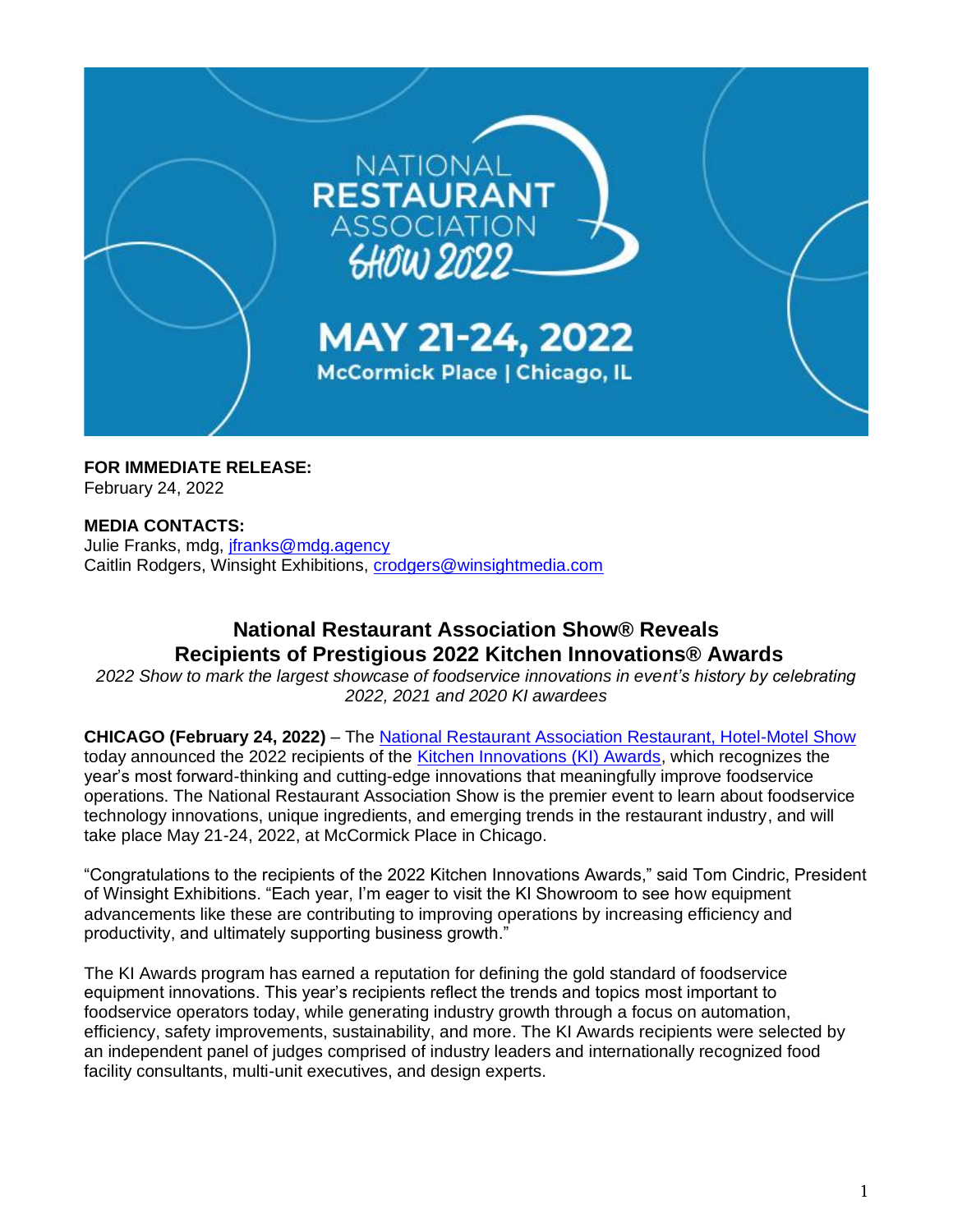# **The 2022 Kitchen Innovations Awards recipients are:**

#### **[Converge® Multi-Cook Ovens](https://directory.nationalrestaurantshow.com/8_0/exhibitor/exhibitor-details.cfm?exhid=1024)**

# *Alto Shaam, Inc.*

Building on the invention of the multi-cook oven category, Converge® ovens pair vertical, patented Structured Air Technology® with steam capability in each chamber. With up to three independent chambers per oven, Converge can cook three different foods simultaneously—all at different temperatures, fan speeds, humidity levels and cook times. All that, and it cleans itself, too.

### **[Botrista DrinkBot](https://directory.nationalrestaurantshow.com/8_0/exhibitor/exhibitor-details.cfm?exhid=62520631)**

# *Botrista Technology*

Botrista's new turnkey beverage program offers unique Drinkbot equipment alongside a line of prepackaged ingredients in proprietary bag-in-box format to deliver infused teas, lattes, flavored lemonades, iced coffees and much more, all within five square feet. Drinkbot accommodates 14 BiB ingredient packs, each with its own connectors, tubes, nozzles, etc. Software automates portioning, dispensing and mixing; an aerator handles blending.

#### **[Duke Waterless Well](https://directory.nationalrestaurantshow.com/8_0/exhibitor/exhibitor-details.cfm?exhid=3180)**

#### *Duke Manufacturing Co.*

Waterless wells have solved the chronic water issues of steam, lime, scorching, plumbing and so on, and now Duke adds its own advances with programmable temperatures for high-medium-low settings and a large, intuitive touchscreen for each well including service diagnostics and alerts. Easy pop-out access and non-stick removable silicone liners make cleanup a breeze. Wi-Fi and Bluetooth connectivity.

#### **[Kitchen Controller](https://directory.nationalrestaurantshow.com/8_0/exhibitor/exhibitor-details.cfm?exhid=824)**

### *Frontline International Inc*

More than filtration, Kitchen Controller is an end-to-end automated oil management system that monitors oil quality via a hand-held fry-vat sensor and communicates condition and recommended actions to help extend oil life, such as skimming, topping off or changing out. Change-outs are pushbutton automated and touchless. Managers can remotely monitor functions and verify recommendations are being performed.

#### **[Frymaster FilterQuick Intuition](https://directory.nationalrestaurantshow.com/8_0/exhibitor/exhibitor-details.cfm?exhid=826)**

#### *Frymaster / Welbilt Brand*

FilterQuick Intuition™ is designed to be superior to all previous 30-lb fryers. This total redesign includes a capacitive touch screen, enhanced software, automatic internet connection, variable-speed filter pump, variable-speed combustion micro fans, and more. Collectively, these features deliver the most serviceable, most reliable, and most innovative 30-lb fryer ever.

#### **[Active Compression for Clamshell Griddle](https://directory.nationalrestaurantshow.com/8_0/exhibitor/exhibitor-details.cfm?exhid=836)**

#### *Garland / Welbilt Brand*

Traditionally, downforce on the top platen was achieved with weight distributed across the food product. A load of two patties or 10 created different cooking results. Some alternatives are complex. Active Compression solves all that with a simple, reliable platen-locking mechanism that lets the operator set the gap between top and bottom cook surfaces regardless of load. Consistent compression drops cook times almost by half.

#### **[Refrigerated Pizza Prep Table](https://directory.nationalrestaurantshow.com/8_0/exhibitor/exhibitor-details.cfm?exhid=619)**

#### *Hoshizaki America, Inc.*

Hoshizaki's clean-sheet design includes an easy-access cooling system of back-to-front ducted airflow for even rail temperatures, a single refrigeration circuit with separate temperature settings for the rail and cabinet, and a night mode allowing pan storage in the rail with the lids closed overnight, automatically adjusting the setpoint up when the lids are closed, down when they're open.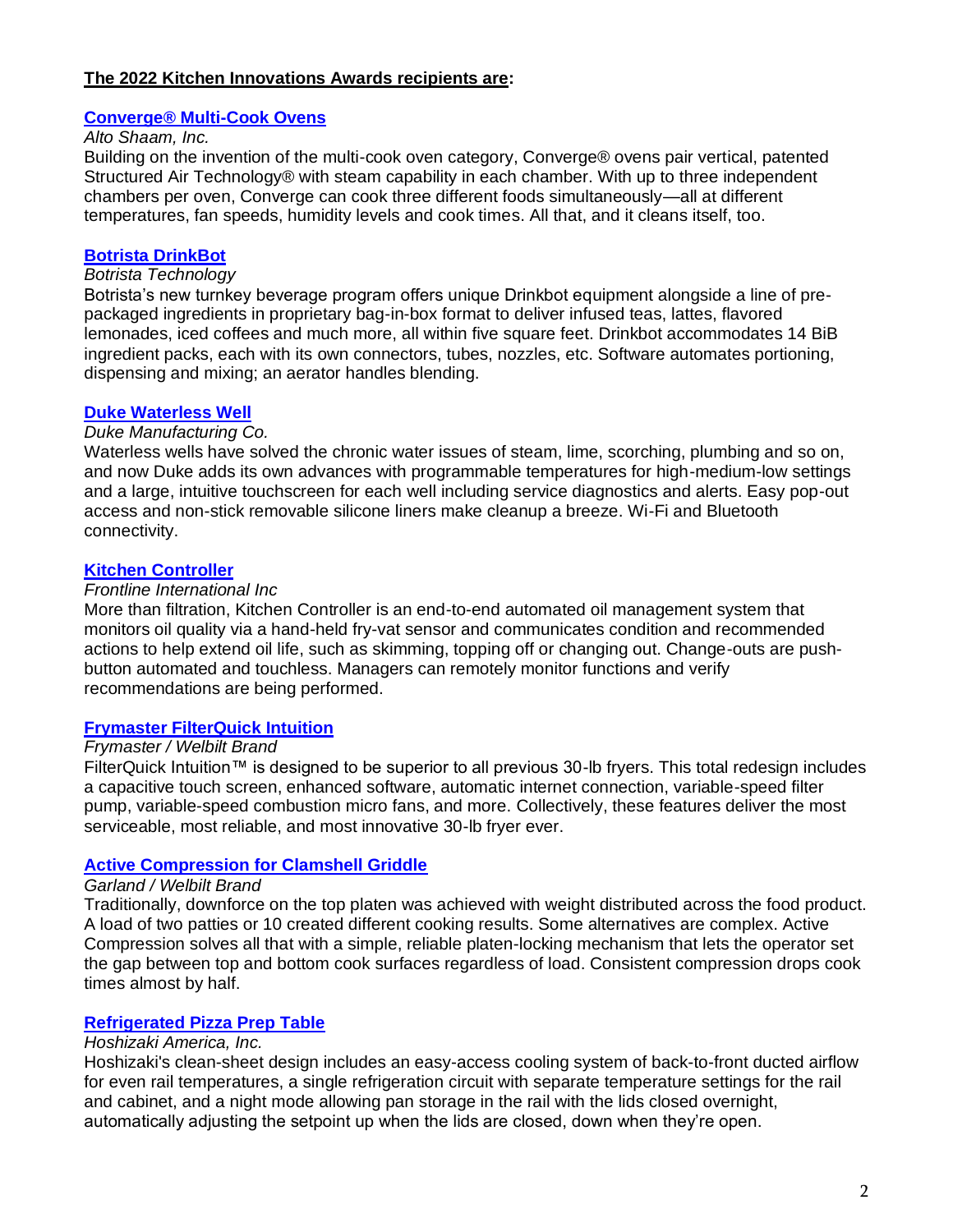# **[The IBEX Oven](https://directory.nationalrestaurantshow.com/8_0/exhibitor/exhibitor-details.cfm?exhid=1827)**

# *ITW – Food Equipment Group*

The IBEX Oven™ features cutting edge solid-state radio frequency (RF) technology combined with convection heating to deliver fast, fresh, full-batch results and premium food quality across the entire menu. IBEX closed-loop, digital cooking intelligence adapts to feedback from food in real time as it changes, always optimizing for both quality and speed during cooking, baking, and reheating.

# **[Kuvings Commercial Auto Blender Chef CB1000](https://directory.nationalrestaurantshow.com/8_0/exhibitor/exhibitor-details.cfm?exhid=107392)**

#### *Kuvings*

Vacuum blending has been the hot ticket in blending lately, pulling air out of the container before blending begins to create remarkably smooth, fine consistency with greatly reduced oxidation and foam. Kuving takes it to the next level with much quicker blending and true one-touch operation that automatically closes the enclosure, vacuum seals the container, blends perfectly, shuts down and selfopens—all in 25 seconds.

#### **[T&S Brass and Bronze Works](https://directory.nationalrestaurantshow.com/8_0/exhibitor/exhibitor-details.cfm?exhid=287)**

## *T&S EasyInstall Hose Reel Cabinet*

The T&S EasyInstall Hose Reel Cabinet is an all-in-one streamlined design that simplifies field installation and reduces the complexity of specifying a hose reel system. The cabinet comes preassembled, so installers only need to determine if they want top or bottom inlets, and whether to install recessed or surface mounted.

#### **[WMF 5000S+ Fully-Automatic Coffee Machine](https://directory.nationalrestaurantshow.com/8_0/exhibitor/exhibitor-details.cfm?exhid=197)**

#### *WMF Americas, Inc.*

The WMF 5000 S+ represents a feat of modern engineering for the fully-automatic espresso machine category. New features such as the groundbreaking AutoClean system is capable of eliminating any common hygiene issues related to milk. The WMF 5000 S+ allows operators to execute a top-quality coffee program with minimal staff oversight.

Cindric added, "While the Kitchen Innovations Showroom is always an exciting display of equipment innovations, this year will be like no other. Awardees from 2020, 2021 and 2022 will all be on display making this the largest Kitchen Innovations Showroom in the Show's history! We cannot wait for operators and manufacturers to connect and discover how this cutting-edge equipment will benefit their businesses."

The 2022 Show will provide several opportunities for attendees to learn more about the KI recipients, including an Innovation Theater session, Fireside Chats and KI Showroom tours. KI Awards recipients, including many from 2021 and 2022, will also be featured on [The Show To Go,](https://www.nationalrestaurantshow.com/mys/show-to-go) a cost-free digital marketplace where operators can connect directly with the suppliers to learn more about each of these innovative solutions.

#### **2020 Kitchen Innovations Awards recipients:**

- AyrKing—Mixstir
- Ecolab—KAY® Antimicrobial Fruit & Vegetable Treatment (AFVT) & Produce Handler
- Ecolab—Rodent Ceiling Service
- Electro Freeze, An Ali Group Company—9 Flavor Fuzionate
- Georgia-Pacific—GP PRO Automated Sealing Machine
- Hoshizaki America, Inc.—Sphere Ice Machine
- RATIONAL USA—iVario
- Star Manufacturing—Ventless Induction Down Draft
- UNOX INC.—EVEREO®